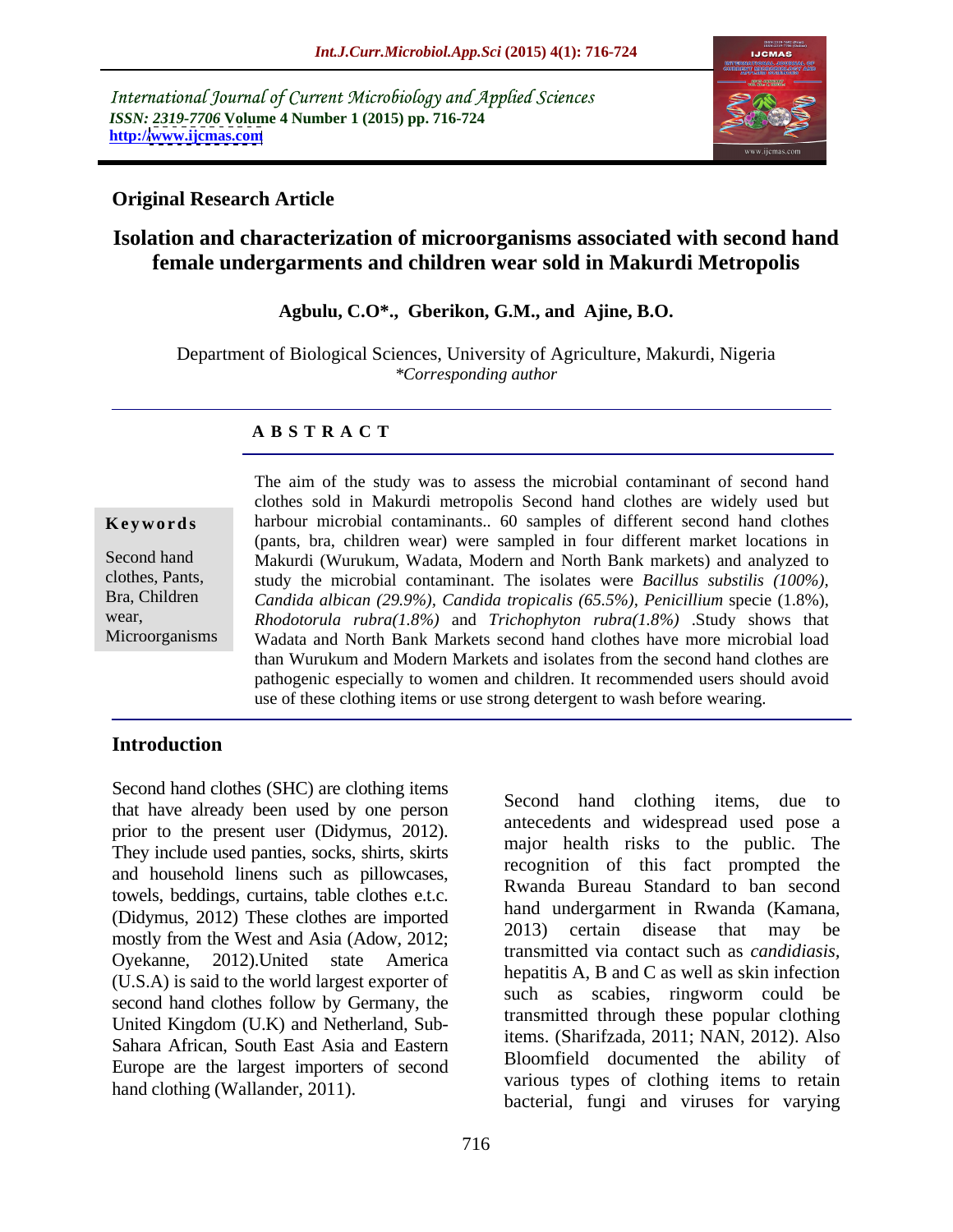lengths of time (Bloomfield *et al*., 2011).

transmit microorganisms from the first to the

In view of the widespread use of second hand clothing items in Nigeria, and the ability of clothing to retain microorganism, therefore Research is relevant to the isolation and characterization of microbial Media Preparation contaminant associated with second hand clothes and to justify that user of used All media were prepared according to the clothing, especially undergarment should be public concern to all in view of likelihood of getting communicable disease. **Inoculation/culturing** 

The main objectives of this study was to Each of the swabbed stick was then isolate and characterize microorganism that used/inoculate in blood agar incubated at maybe found on "second hand female under  $37^\circ$ c for 24 hours for blood agar and  $23^\circ$ c wears and children wear" sold in different market in Makurdi metropolis. And also to culture and colonies growth were counted compare the microbial load of different types of second hand clothing items in Makurdi metropolis determining which one<br> **Makurdi metropolis determining which one**<br> **Makurdi metropolis determining which one**<br> **Makurdi metropolis dentification of bacteria was based on their**<br> **Makurdi metropolis denti** pose the greatest risk to the public identification of bacteria was based on their

# **Area of Study**

The Makurdi town area of Benue State lies within the middle belt zone of Nigeria, its bearing is 300km south East of Abuja, the federal capital territory and 887km north East of Lagos. The area lies within the hot humid zone with little seasonal temperature stained, Air dried and viewed under variation throughout the year Makurdi meteropolis.

### **Sample collection**

It is quite obvious that second hand clothing Study was conducted on five samples of have an inherent ability to retain and second hand clothes collected from three (3) final user. And treating them with detergents four markets. 60 samples of second hand and antiseptic has been shown to be an clothes (panties, bras, children wears) were effective means of considerable disinfecting bought in groups in four (4) different them, the effectiveness of the disinfection markets (Wurukum, Wadata, Modern, North process is however dependent in a few bank Markets). Each sample was collected variables (Muthaini *et al*., 2010). in isolation in sterile polythene bags to avoid categories: pants, bras, children wears from cross contamination. The entire area of sample was swabbed using the sterile cotton swab immersed in normal saline, the swab was then used for culture.

## **Media Preparation**

producers instructions.

# **Inoculation/culturing**

 $0<sub>o</sub>$ c and the contract of the contract of the contract of the contract of the contract of the contract of the contract of the contract of the contract of the contract of the contract of the contract of the contract of the cont room temperature for 3 days for fungi macroscopically and the state of the state of the state of the state of the state of the state of the state of the state of the state of the state of the state of the state of the state of the state of the state of the sta

**Materials and Methods** characteristics using procedure described by **Identification of Bacteria:**The morphological and biochemical Cheesbrough, 2000

> **Morphological Identification:**The colonies observed shows grey, opaque irregular colonies, non-Haemolytic and mucoid in appearance on blood.

**Gram Reaction:**Microorganisms were gram stained,Air dried and viewed under microscope under x10 objectives.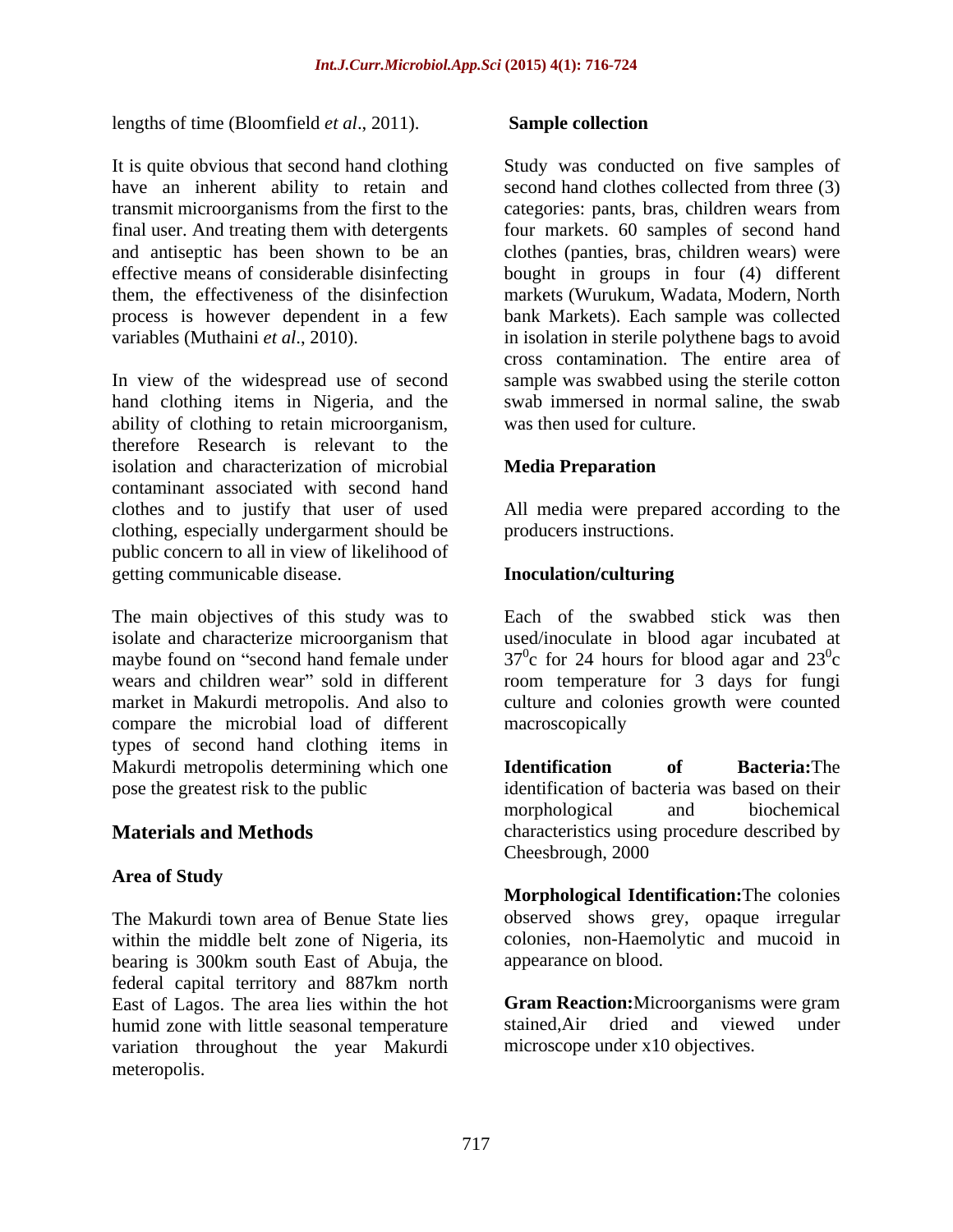**Coagulase Test:**On a clean slide a drop of normal slide was placed. A small portion of suspected colony emulsified. A drop of

it was placed on a clean slide and observed under microscope under x40 objectives presence of motile cell indicate motility positive. **Statistical Analysis**

**Oxidase Test:** A piece of filter was placed in Data was analyzed using the descriptive a clean Petri dish. Made few drops of oxidase reagent (tetramethyl-p phenyldiamine) on a filtered paper such that **Result and Discussion** it soaked completely. A small portion of the

brought in contact with the hydrogen Candida tropicalis. Penicillium spp. peroxide solution  $(H_2O_2)$ . Emergence of bubbles shows a positive result and absence of bubbles indicated a negative result.

**Identification of Fungal:**Growth on the sabouraud dextrose agar plates were Table 2 shows the biochemical observed for colour, pigment production, characteristics of bacterial isolate from size of growth opaquecity. Germ tube test was done to differentiate budding yeast and Table 3 shows the number of colonies lactophenol cotton blue test used in isolated from bacterial in their respective identification of mold. Intervalse in the locations.

**Germ Tube Test:**Few colonies of suspected From the fourth analyses it shows the yeast growth were introduced into human frequency of isolated bacterial on serum and incubated for 30 minutes. The pathogenic organism found in the samples preparation was observed under the shown in table 4. microscope for budding yeast. Presence of

bud shows *candida albican*. Absence of bud is other species of *candida*.

human plasma was added and rocked. **Lactophenol (Cotton blue test):**On a clean Developments of agglutination indicate slide a drop of methanol was placed and a coagulase positive and absence of portion of fungi growth was cut with the aid agglutination indicate coagulase negative. of surgical blade and tested in the methanol. **Motility Test:**A small portion of suspected cover slip was placed on it gently to which it colony was introduced into peptone water observed under microscope with x40 and incubated for 1 hour at  $37^\circ$ c. A drop of objectives the picture seen was compared A drop of lactophenol cotton blue added. A with an identification chart (atlas). (Cheesbrough, 2000).

statistic SPss (version 20).

# **Result and Discussion**

suspected colony was brought using the Three (3) of second hand clothes (pants, bras edge of a slide and observed for the presence and children wears) from four different of blue colour. Absence of blue colour markets were examined and all pants, bras, indicates oxidase negative. children wears sampled in this study were **Catalase Test:**A drop of hydrogen peroxide contaminant for bacteria they were all solution was placed on clean slide few colonized by one type of bacteria, *Bacillus*  suspected colonies growth was remove and *substilis*. Fungal includes *Candida albican,* contaminated with the following *Candida tropicalis, Penicillium spp, Rhodotorula rubra, Trichophyton rubrum*.

> Table 1 shows the morphological characteristics, shape of cell of bacterial isolate from samples

Table 2 shows the biochemical characteristics of bacterial isolate from samples.

locations.

frequency of isolated bacterial on shown in table 4.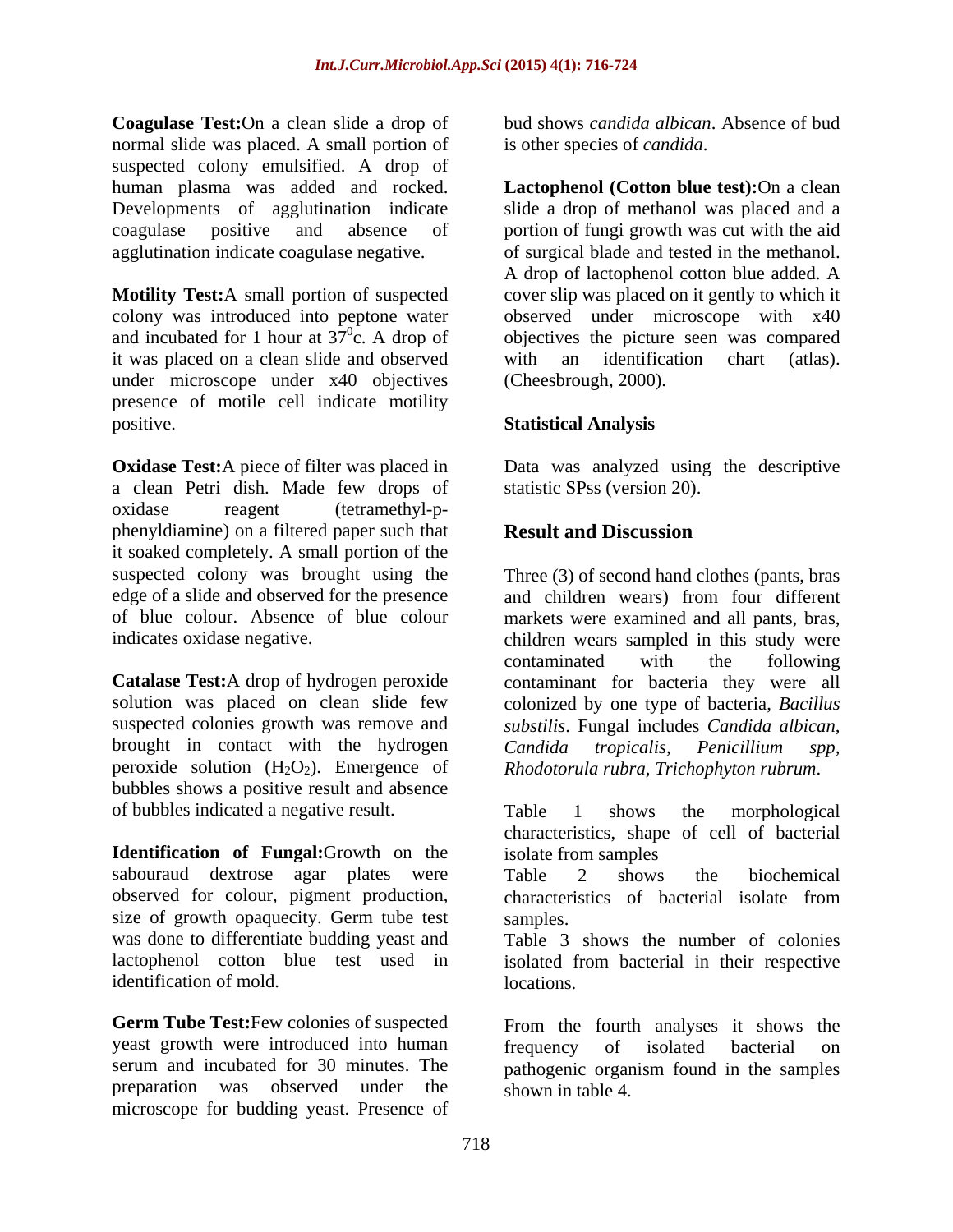Table 5 shows the Macroscopic and

isolated from fungal in their respective

frequency of isolated fungal found in

Table 8 shows the Counts of fungal predispose it to cause infection

Table 9 shows microorganisms from various

Table 10: frequency and percentages of

humidity e.t.c (Muthaini *et al.,* 2010) the survival of other possible bacteria such as diptheriods, staphylococci e.t.c which are<br>
These data indicate fungi survive for long<br>
normal flora found to be isolated from<br>
period in clothes, panties had all the fungi normal flora found to be isolated from period in clothes, panties had all the fungi clothes as reported by (Bloomfield *et al.*, isolates while in bras and children wears 2012) depend on these factors. Thus for only Candida albican and Candida tropicalis was bacillus subtilis to be the only bacteria found to only persist in all bras and children isolate it have the ability to withstand wear samples(9). The result shows *Candida*  environmental temperature and for others *tropicalis* to have the highest number of could not survive possibly due heat as the coccurrence (65.5%) Candida albican second hand clothes sorted are packaged (29.1%), *Penicillium* spp (1.8%), into bails, time of duration, the time taken to Trichophyton rubrum (1.8%) and reach destination is another factor that *Rhodotorula rubra* (1.8%).These fungi influences the survival of microorganism on isolated are associated with fungal clothing, certain bacteria can only survive for certain period of time in days, weeks or months as reported by Neely and Maley (2012). Study shown that bacteria found in

Microscopic characteristics of fungal markets are of equal percentage(25.0%). isolates. *Bacillus substilis* has a unique cell structure Table 6 shows the number of colonies for years and resistant to damaging locations. chemicals and ultraviolet irradiation (Nester From the seventh analyses it shows the *substilis* to colonised on the human body, samples shown in table 7 significant quantities of extracellular pathogenic organisms and their cfu/ml (Environmental Protection Agency, 2012). count. Thus in order for infection with *Bacillus*  locations of microbial load or the individual immune fungi from various markets Agency Report, 2012). Though *Bacillus*  This study has shown that second hand mostly in the skin or in the internal tract pants, bras, and children wears are colonized (Kirk, 2009). Study has demonstrated that with one type of bacterial, *Bacillus substilis*. Bacillus *substilis* to cause food poisoning<br>Survival of microbes in formites is and for one to control infection, involve influenced by intrinsic factors which include washing hands after handling soiled bed formite properties or microbial linen or clothes. Some of fungi isolated from characteristics and extrinsic factors these clothing including *Candida tropicalis,* including environmental temperature, *Candida albican, Trichophyton rubrum,* Wadata, Wurukum, Northbank and Modern "endospore" with ability to remain dormant conditions such as heat, desiccation, toxic *et al.,* 2004). It is rare for this *Bacillus*  this is because it does not produce significant quantities of extracellular enzymes or possess virulent factors that will predispose it to cause infection *substilis* to occur, there must be high number system is weaken (Environmental Protection *substilis* has been found in human body, *Bacillus substilis* to cause food poisoning and for one to control infection, involve

*Rhodotorula rubra, Penicillium spp*. These data indicate fungi survive for long isolates while in bras and children wears *Candida albican* and *Candida tropicalis* was occurrence (65.5%) *Candida albican* (29.1%), *Penicillium spp* (1.8%), *Trichophyton rubrum* (1.8%) and isolated are associated with fungal infections(Table 7).

Yeast isolated includes *Candida tropicalis, Candida albican, Rhodotorula rubra* while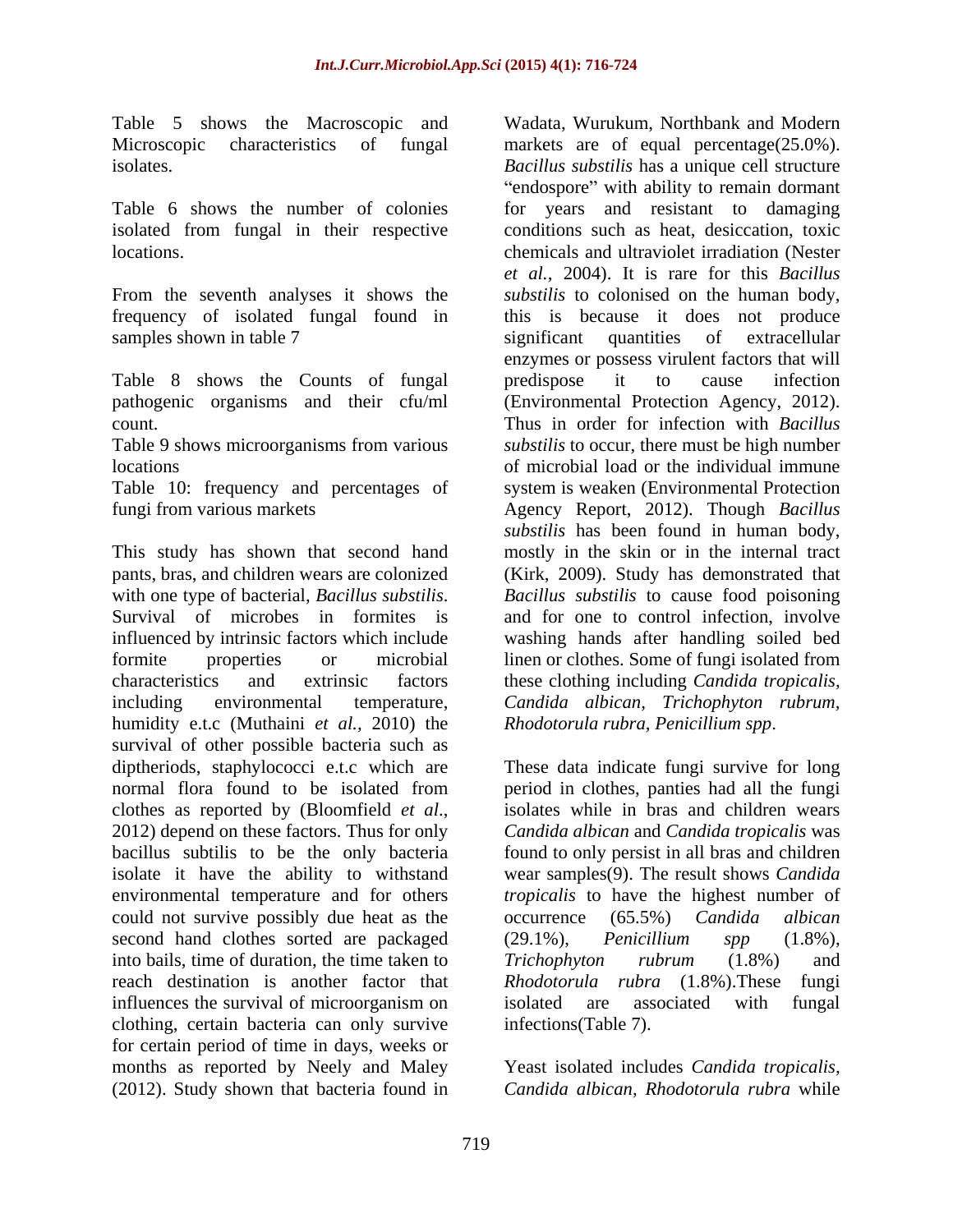mold are *Penicillin spp, Trichophyton* being isolated from cases of people with *rubrum. Candida tropicalis* and *Candida*  pneumonia, urinary tract infection and can *albican* are closely related species. Candida be found on fabric (legal information and ordinarily cause candidiasis depend on site resource online, 2013). Trichophyton of infection in both immunocompromised *rubrum* like *Candida albican* cause and immunocompetent patients, it onychomycosis being a dermatophytes it prevalence and drug resistance has been of a found to grow on skin, hair, nails. This can great concern (Kothavade*et al.,*2014). In cause fungi infection dependent on the site Indian *Candida tropicalis* is the most (DermNET, 2014). Isolates of fungi shows common cause of nosocomial candidaemia. that Wadata and Northbank have the highest *Candida albican* is common inhabitant of percentage (27.3%) followed by Modern the skin, mouth, gastrointestinal tract, vagina, ordinary it causes no ill effects except among infant, pregnant women, diabetes. Yeast proliferates inside baby s with a host, they only need to be present in nappy causing nappy rash, produce redness small number to infect the next host in vagina (Bakker, 2013). This fungal transmission can occur through direct contact with infected formites (Kothavade *et*  From this study, it is concluded that Wadata *al.,* 2014). Onchomycosis a fungi infection and Northbank have the highest percentage of the nail can be due to *Candida albican* in fungal and all the markets have the same (DermNET, 2014). *Rhodotorula rubra* has percentages in bacteria isolates. But the been recognized as emerging yeast existence of microorganism on second hand pathogens in human and have been found to clothes could be independent of the be isolated from curtains (Wirth *et al.*, 2012) location.Wadata and North bank Market's cause menignitis, disseminated second hand clothes pose a greater risk to endocandidiasis and systemic mycosis. the public and microorganism isolated from

asthma hypersensitivity, pneumonitis. It has

resource online, 2013). *Trichophyton rubrum* like *Candida albican* cause market(23.0%),Wurukum market(21.8%). For these microbes to remain viable on the surfaces long enough to come in contact (Mutaini *et al*., 2010).

*Penicillium spp* a common mold can cause human especially among women and second hand clothes are pathogenic to children **children** 

| Morphology                   | Gram    |     | <b>Shape of cell</b> Arrangement Organism |                    |
|------------------------------|---------|-----|-------------------------------------------|--------------------|
|                              | reacuon |     |                                           |                    |
| Cream colonies on blood agar | $+ve$   | Rod | <i>Irregula</i>                           | Bacillus substilis |

| Table.1 Morphological<br>al characteristics, shape of cell of bacterial isolate from samples |  |  |
|----------------------------------------------------------------------------------------------|--|--|
|                                                                                              |  |  |

| Table.2 Biochemical<br>l characteristics<br>$\alpha$ tarı<br>ate of samples<br>ns of bacteria.<br>l isolate. |  |
|--------------------------------------------------------------------------------------------------------------|--|
|                                                                                                              |  |

**Keys**= +ve = positive; -ve=negative.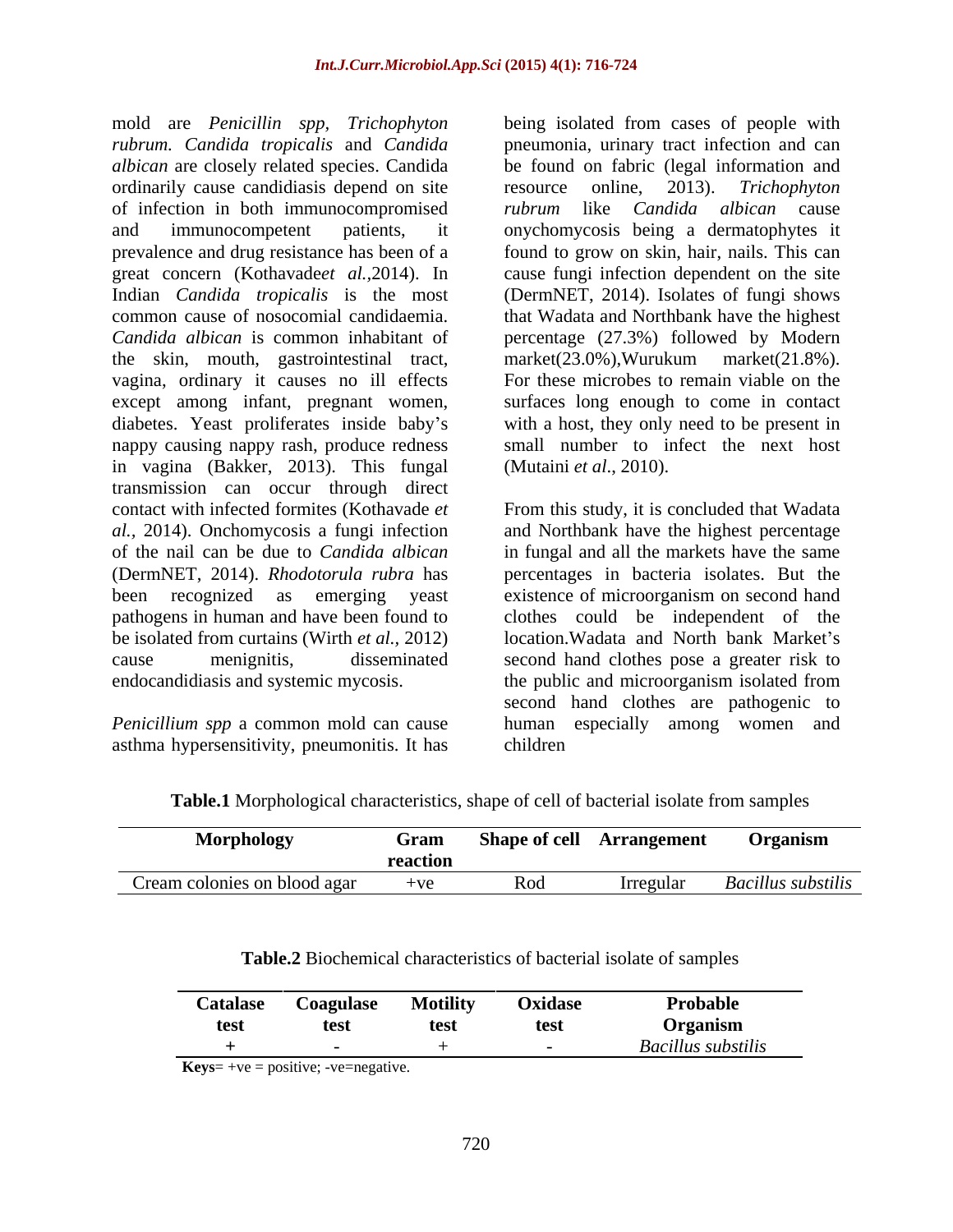### *Int.J.Curr.Microbiol.App.Sci* **(2015) 4(1): 716-724**

| Location          | <b>Colonies</b>                         | Cf <sub>u</sub> /m <sub>l</sub>           |
|-------------------|-----------------------------------------|-------------------------------------------|
| Wurukum market    |                                         | $\epsilon$ 1 $\epsilon$ V 10<br>01.0 A IU |
| Wadata market     |                                         | 37.3 X 10                                 |
| North bank market |                                         | $22.2 \times 10^5$<br>33.3 X IU           |
| Modern market     | 10                                      | 19.0 X 10                                 |
| <b>Total</b>      | $\overline{a}$ and $\overline{a}$<br>∸∾ | $151.2 \times 10^5$                       |

**Table.3** The number of colonies isolated from bacterial in their respective locations

**Table.4** The frequency of isolated bacterial found in the samples

| Location<br>Coionit | Cfu/m.                  |
|---------------------|-------------------------|
| Bacillus substilis  | 100.0%<br>1 0 0 1 0 7 0 |
| l'otal              | 100.0<br>100.0          |

**Table.5** Macroscopic/microscopic characteristics of fungal isolates

| <b>Colony characteristic</b>    | <b>Microscopic appearance</b>      | <b>Fungal isolate</b> |
|---------------------------------|------------------------------------|-----------------------|
| Greenish, whitish colonies with | Septate hyphae condiophore in      | Penicillium specie    |
| fine extension                  | multilike chain like a paint brush |                       |
| Velvety surface growth yellow   | Septate hyphae presence of micro   | Trichophyton          |
| in appearance                   | conidia                            | rubrum                |
| White translucent colonies      | With no budding                    | Candida tropicalls    |
| White translucent colonies      | With bud                           | Candida albican       |
| Salmon red smooth colonies      | No clamydiosphore                  | Rhodotorula rubra     |
|                                 | No Arthrospores                    |                       |

**Table.6** The number of colonies isolated from fungal in their respective locations

| Location          | Colonies | $\sim$ $\sim$<br>`fu/ml                   |
|-------------------|----------|-------------------------------------------|
| Wurukum market    |          | $10.7 \times 10^{5}$                      |
| Wadata market     |          | $17.0 \times 10^5$                        |
| North bank market |          | 7.3 X 10                                  |
| Modern market     |          | $7.6 \times 10^5$<br>42.6x10 <sup>5</sup> |
| `otal             |          |                                           |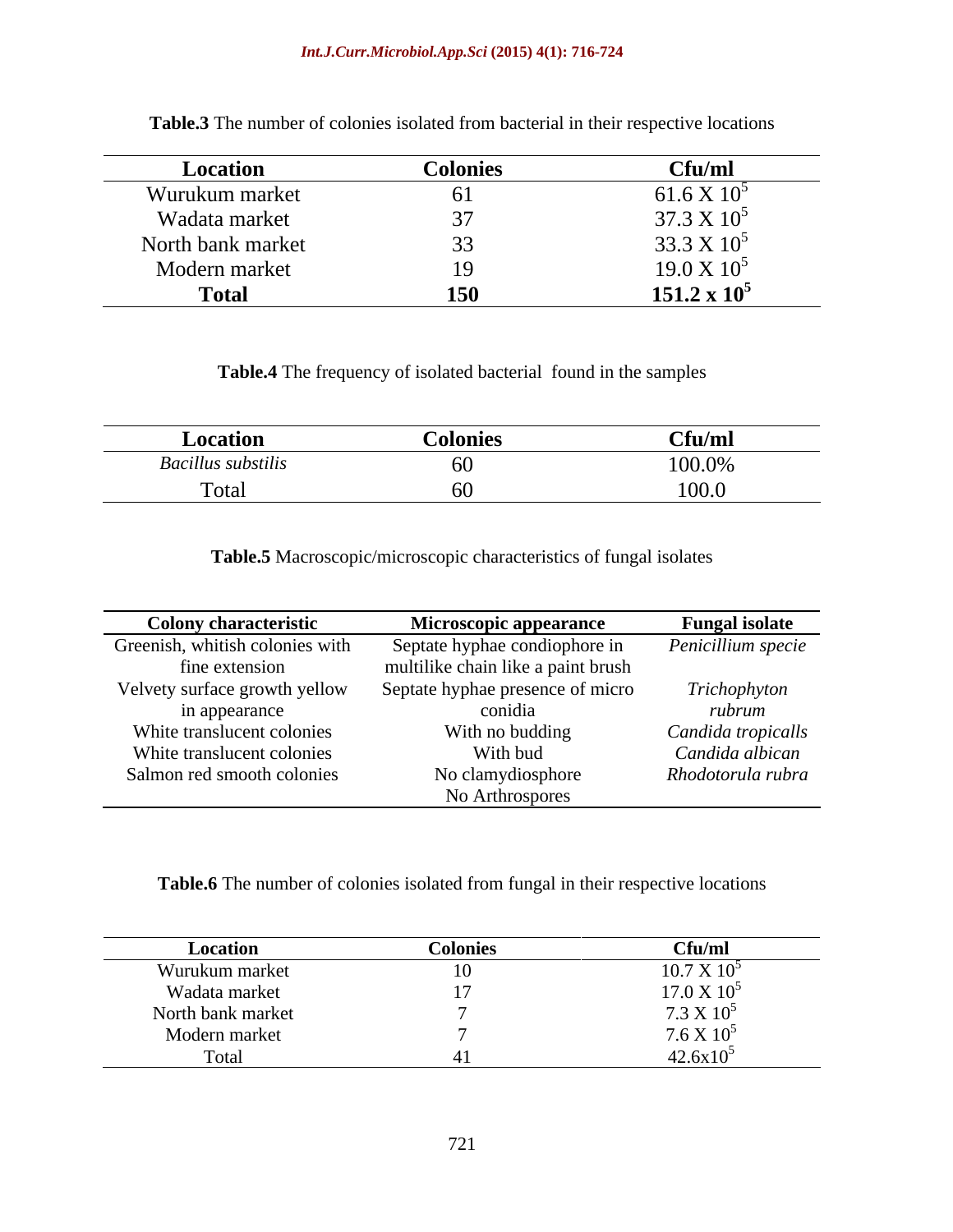| <b>Organisms</b>                   | <b>Frequency</b> | Percentage (%) |
|------------------------------------|------------------|----------------|
| Candida tropicalis                 |                  | 65.5%          |
| Candida albican<br>Penicillium spp |                  | 29.1%          |
|                                    |                  |                |
| Trichophyton rubrum                |                  | .              |
| Rhodotorula rubrum                 |                  |                |
|                                    |                  | LUU.U          |

**Table.7** The frequency of fungal isolated found in samples

**Table.8** The Counts of Fungal Pathogenic Organisms And Their cfu/ml Count

| <b>Organisms</b>    | <b>Frequency</b> | Cfu/ml              |
|---------------------|------------------|---------------------|
| Candida tropicalis  |                  | $36.0 \times 10^5$  |
| Candida albican     |                  | $16.0 \times 10^5$  |
| Penicillium spp     |                  | $1.0 \times 10^{5}$ |
| Trichophyton rubrum |                  | $1.0 X 10^5$        |
| Rhodotorula rubrum  |                  | $1.0 \times 10^5$   |
| Total               |                  | 55.0 X $10^5$       |

### **Table.9** Microorganisms from samples locations

| <b>Samples</b> Numbers | Wurukum                    | Wadata           | <b>Northbank</b>                    | Modern        |
|------------------------|----------------------------|------------------|-------------------------------------|---------------|
|                        | market                     | market           | <b>Market</b>                       | <b>Market</b> |
| <b>Panties</b>         | Bacillus subtilis,         | B. substilis,    | B. substilis,                       | Candiada      |
|                        | Candida tropicalis         | C. tropicalis,   | Rhodotorula rubra,                  | tropicalis    |
|                        |                            | Penicillium spp, | Candida albican,                    |               |
|                        |                            | Trichophyton     | Candida tropicalis                  |               |
|                        |                            | rubrum           |                                     |               |
| <b>Bras</b>            | Bacillus substilis,        | B. substilis,    | <i>B.substilis,</i>                 | C. tropicalis |
|                        | candida albican            | C. albican,      | C.tropicalis,                       |               |
|                        |                            | C.tropicalis     | C.albican                           |               |
| <b>Childre</b>         | B.substilis, C.tropicalis, | B.substilis,     | B.substilis, C.andida C. tropicalis |               |
| n wear                 | C.tropicalis               | C.tropicalis,    | albican, C, tropicalis              |               |
|                        |                            | C.albican        |                                     |               |

**Table.10** Frequency and percentages of fungi from various markets

| Locatio                                                                    | $\mathbf{a}$ $\mathbf{a}$<br>of Organis. | Percenta,<br>$\sim$             |
|----------------------------------------------------------------------------|------------------------------------------|---------------------------------|
| 7 ui unuit                                                                 |                                          | 21.8%                           |
| Wadata                                                                     |                                          | $\sim$ $\sim$ $\sim$<br>$\cdot$ |
| the contract of the contract of the contract of<br>o#h honiz<br>orui balik |                                          | 27.21                           |
| Modern                                                                     |                                          |                                 |
| <b>Total</b>                                                               |                                          | 100.0%                          |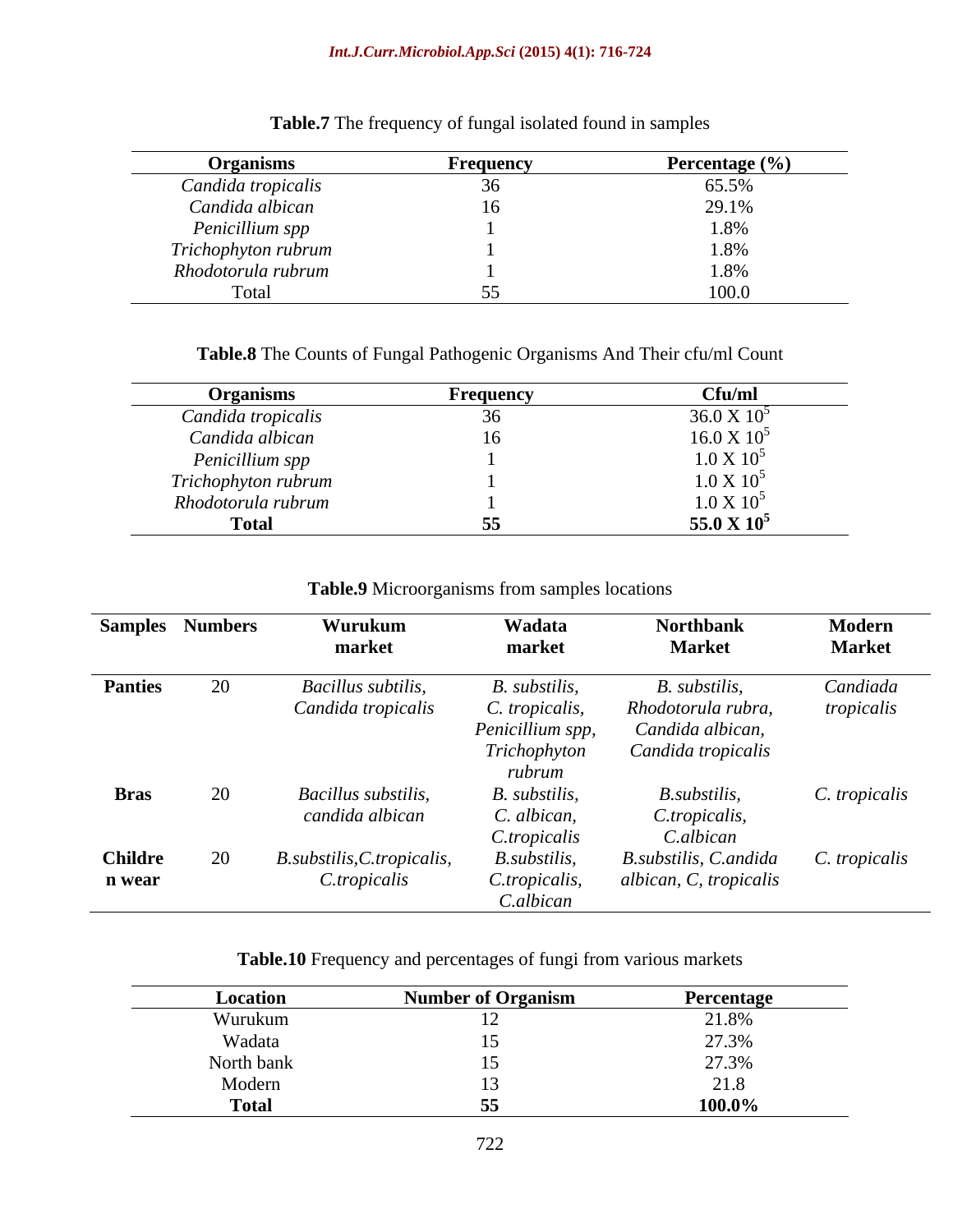The following control measures are

- 
- especially for infant since their where there is partial avoidance wash second hand clothes with infectious Diseases

The Authors are grateful to Kuvempu countries. Part 2, Cambridge University, Jnana Sahyadri, and university press London 38-39 Shankaraghatta for providing facilities to Cimstock, N., carry out the research work. Durso, L., Capbell, C., Kiefer, M and

- Adow, M (2012). Nigeria second hand correctional facility dans conductions industry thrives Available 2010. vol 61(9) 149-152 clothes industry thrives Available
- Alausa, K.,Sorgbetum A and non venereal infection in children. Nigeria journal of pediatrics
- Awumah,M(2014).The necessities of used undergarments and public health
- Bakker,E (2013).Candida albcan yeast
- Bloomfield, S.F., Exner, M., Signorelli nosocomial intection<br>  $C$  Nath K I and Scott A  $F(2011)$  the med vol 26(2), pp 250 C.,Nath,K.J and Scott,A.E(2011).the home and everyday life settings and the role of laundry. International

**Recommendation** and **Recommendation** scientific forum on home hygiene

- recommended the decline of African clothing Brook, A. (2013).Unraveling the relation between used clothing imports and industries. Academia edu
	- Total avoidance of second hand Butler, S. (2013). Post Christmas clear undergarment out-boosting second hand goods<br>market.<br>Avoidance of children wears Catano, J.C., Echerverri, L.M and out-boosting second hand goods market.
		- prone to infections but in the case contamination of clothes and due to the standard of living of consumers, consumers should Interdisciplinary perspectives on Catano,J.C., Echerverri, L.M and Szela,C(2013).Bacterial contamination of clothes and environmental items in a third-level Hospital in Colombia. infectious Diseases
		- strong detergents. CDC (2013).Transmission of pinworm infection
- **Acknowledgement** Cheesbrough, M. (2000). District Cheesbrough, M. (2000). District Laboratory practical in tropical countries. Part 2, Cambridge
- **References** toxin producing Escherichia Coli Towle,M.,Wame,A., Durso,L.,Capbell,C., Kiefer,M and Boch, S. A(2012).Outbreak of slug-0111.Infections associated with a correctional facility dairy Colorado 2010.vol 61(9)149-152
	- from http:// blogs.aljazeera.com /blog/Africa Nigeria your old t-shirt hurting African Currow, R and Kemeliotis, T(2013).Is economies?
	- Montefiore, D(1977) Effect of Drying<br>on Neisseria gonorrhea in relation to the convention opportunity on Neisseria gonorrhea in relation to on Neisseria gonorrhea in relation to mychomycosis including tinea<br>non-venereal infection in children urgium. Retrieved from Dermnet NZ(2014)fungal nail infections onychomycosis including tinea urgium. Retrieved from <http://dermnet.mobidify.me/fungal/o> [nychomycosis.html\](nychomycosis.html)>>
	>>
	endobj
	69 0 obj
	<</ProcSet[/PDF/Text]
	/Font<</F0 7 0 R
	/F1 8 0 R
	/F2 9 0 R
	/F4 68 0 R
	>>
	/XObject<<>>
	>>
	endobj
	73 0 obj
	<</Length 74 0 R
	/Filter/FlateDecode
	>>
	stream
	x���[w]�����)
	- concern trade booming in Nigerias flea Didymus,J.T(2012).Second hand clothes market.Digital journal,
	- infection effect infection Dixon,M(2000).Neckties as vectors for Dixon,M(2000).Neckties as vectors for nosocomial infection.Intensive care med vol 26(2),pp250
	- infection risks associated with Donotrio, L.M., Millikan, L.E. (1994). Dermat<br>clothing and household linen in ologic disease of Eastern clothing and household linen in the ologic disease of Eastern<br>home and everyday life settings and African.Dermologic clinics Vol Donofrio,L.M.,Millikan,L.E(1994).Dermat ologic disease of Eastern African.Dermologic clinics Vol 12(4)pp 621-628